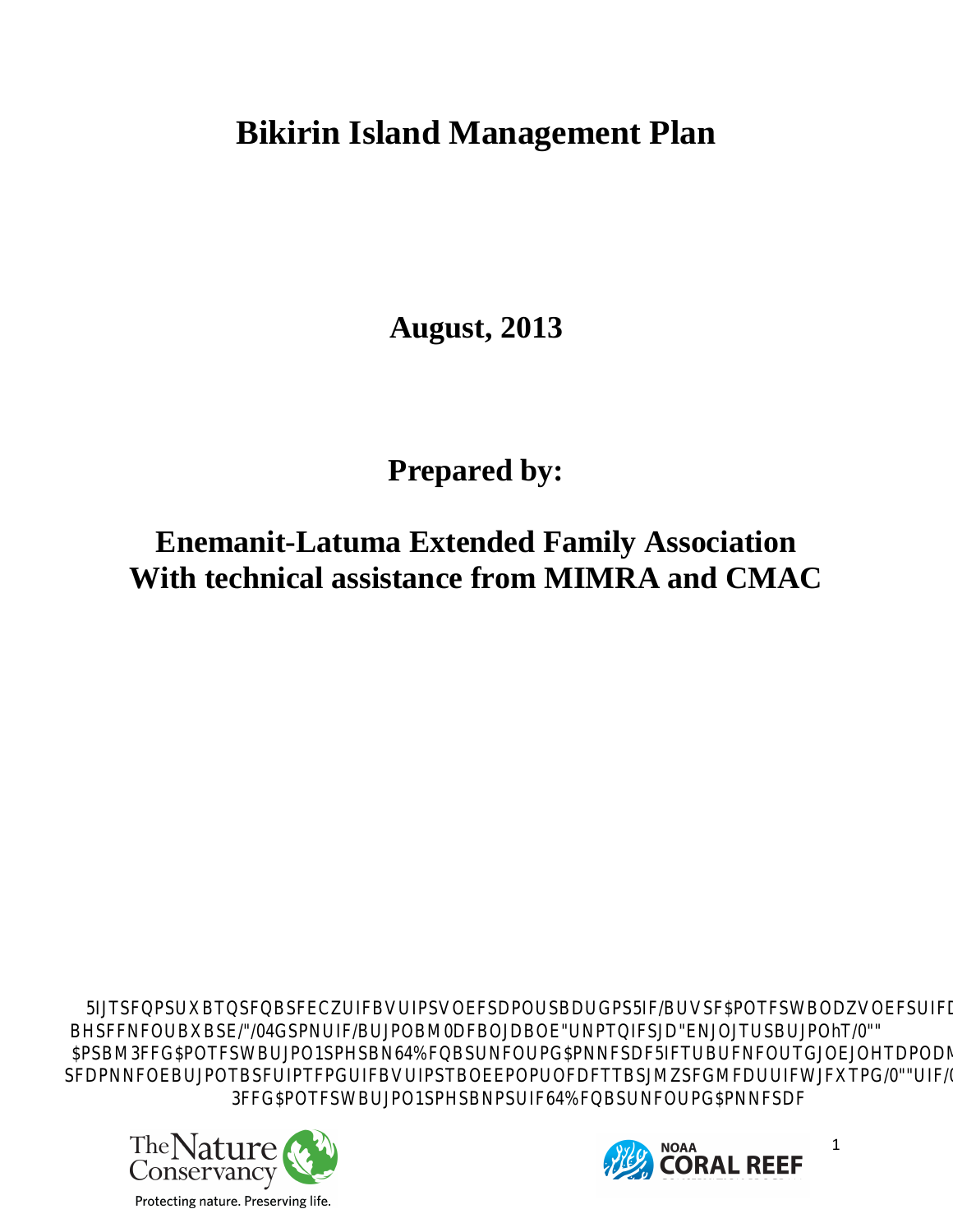- 1. Title of the Management Plan
	- a. This Management Plan shall be referred to as the "Bikirin Island Conservation and Restoration Plan".
- 2. Designated areas and species for the Management Plan
	- a. Area Designated areas include both marine and terrestrial environments of Bikirin Island, Majuro Atoll.
	- b. Species Designated species in this plan include the marine and terrestrial flora and fauna of Bikirin Island, Majuro Atoll.
- 3. Background

Bikirin Island is a small island located on the northern side of Majuro Atoll in the Republic of the Marshall Islands. Starting in 2009, the landowners of Bikirin began to develop the island and surrounding waters as a protected area. This action was taken both in response to increasing threats to Bikirin's natural environment and as a way to model sustainable resource management to other landowners in north Majuro. Management actions since the establishment of the protected area have sought to lessen the threats to the islands' environment while also establishing Bikirin as a living lab and demonstration tool for students and landowners on Majuro.

- 4. Vision Statement
	- a. We envision an abundance of flora and fauna in both marine and terrestrial environments, a healthy ecosystem, and a happy community living in a healthy environment. We envision Bikirin to have a pristine and lush environment with an abundance of both marine and terrestrial resources for the sustainable livelihood of the community.

| Stakeholder       | Interest in the<br>area                                                               | Importance of<br>their interest | Importance to<br>the planning<br>process | How will they<br>be involved?                                                                   |
|-------------------|---------------------------------------------------------------------------------------|---------------------------------|------------------------------------------|-------------------------------------------------------------------------------------------------|
| ELEFA/landowners  | • clan ownership<br>of resources<br>• need for<br>sustainable<br>livelihood           | High                            | Very<br>Important                        | • planning<br>team<br>$\bullet$ monthly<br>meetings                                             |
| <b>MIVA</b>       | $\bullet$ promoting<br><b>Bikirin</b> for<br>$tourists -$<br>diving, bird<br>watching | Medium                          | $Important -$<br>lobby for<br>financing  | $\bullet$ Ask for<br>inputs in the<br>process<br>$\bullet$ Inform of<br>management<br>decisions |
| Aquarium industry | • harvest of<br>clams and fish<br>for export                                          | Low                             | Not Important                            | $\bullet$ Ask for<br>inputs<br>$\bullet$ Inform of                                              |

5. Stakeholder Analysis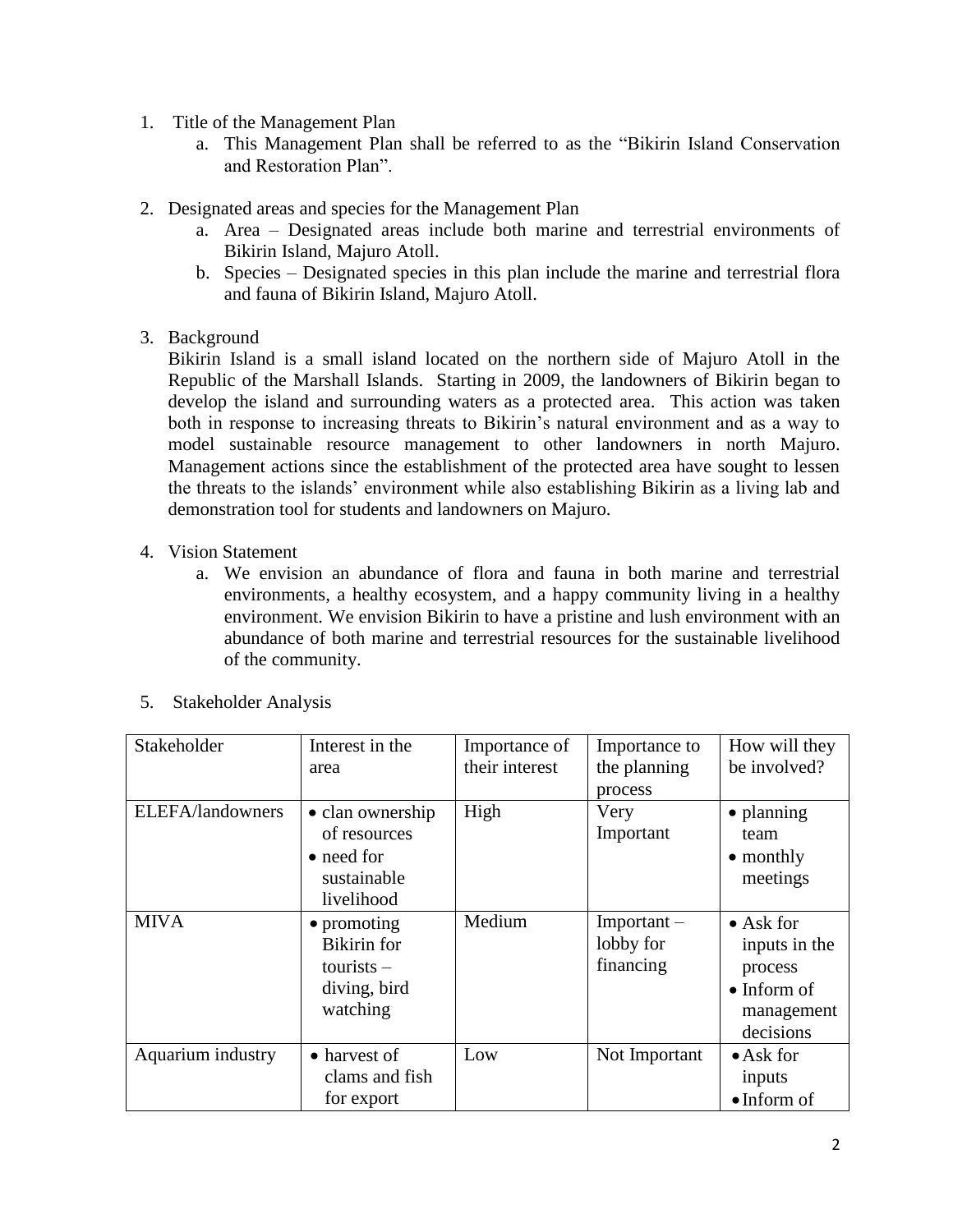|                                                             | $\bullet$ profits                                                                                                                         |        |                      | decisions                                                                                                                  |
|-------------------------------------------------------------|-------------------------------------------------------------------------------------------------------------------------------------------|--------|----------------------|----------------------------------------------------------------------------------------------------------------------------|
| Fishermen                                                   | • Fishing location                                                                                                                        | Medium | Low<br>Importance    | $\bullet$ Inform of<br>the rules for<br>the $MPA -$<br>fishermen<br>must ask<br>permission<br>to fish at<br><b>Bikirin</b> |
| Recreational users                                          | • Picnics<br>$\bullet$ Diving<br>• Bird watching                                                                                          | Medium | Important            | • Ensure that<br>visitors learn<br>about the<br>MPA and<br>terrestrial<br>conservation<br>measures                         |
| Enforcement<br>Agencies (MICS,<br>HPO, MIMRA,<br>EPA, etc.) | • Mandated to<br>enforce the<br>rules<br>$\bullet$ Raising<br>awareness<br>$\bullet$ Assisting in<br>surveys and<br>work with<br>tourists | High   | Medium<br>Importance | • Need early<br>input and<br>assistance in<br>the planning<br>process                                                      |

## 6. Prioritized Natural Resource Targets

| Fish                  | Coral          | <b>Birds</b>  | Crabs            | Inverts         |
|-----------------------|----------------|---------------|------------------|-----------------|
| 1. Mole<br>(rabbit)   | 1. Pinnacles   | 1. Mule       | 1. Wor (lobster) | 1. Pearl oyster |
| fish)                 |                | (Micronesian) |                  |                 |
|                       |                | pigeon)       |                  |                 |
| 2. Bajrok<br>(blue)   | 2. Other coral | 2. Pejwak     | 2. Chaninway     | 2. Giant clams  |
| sea chub)             |                |               | (coconut crab)   |                 |
| $3.$ Iol<br>(finglip) |                |               | 3. Aten          | 3. Aorak        |
| mullet)               |                |               |                  |                 |
| 4. Jato (humpback)    |                |               | 4. Limalap       | 4. Loked        |
| red snapper)          |                |               |                  |                 |
| 5. Aker               |                |               |                  | 5. Kweet        |
| (squaretail)          |                |               |                  | (lobster)       |
| mullet)               |                |               |                  |                 |
| 6. Jalia (emperor)    |                |               |                  |                 |
| 7. Majani             |                |               |                  |                 |
| (humpnose big-        |                |               |                  |                 |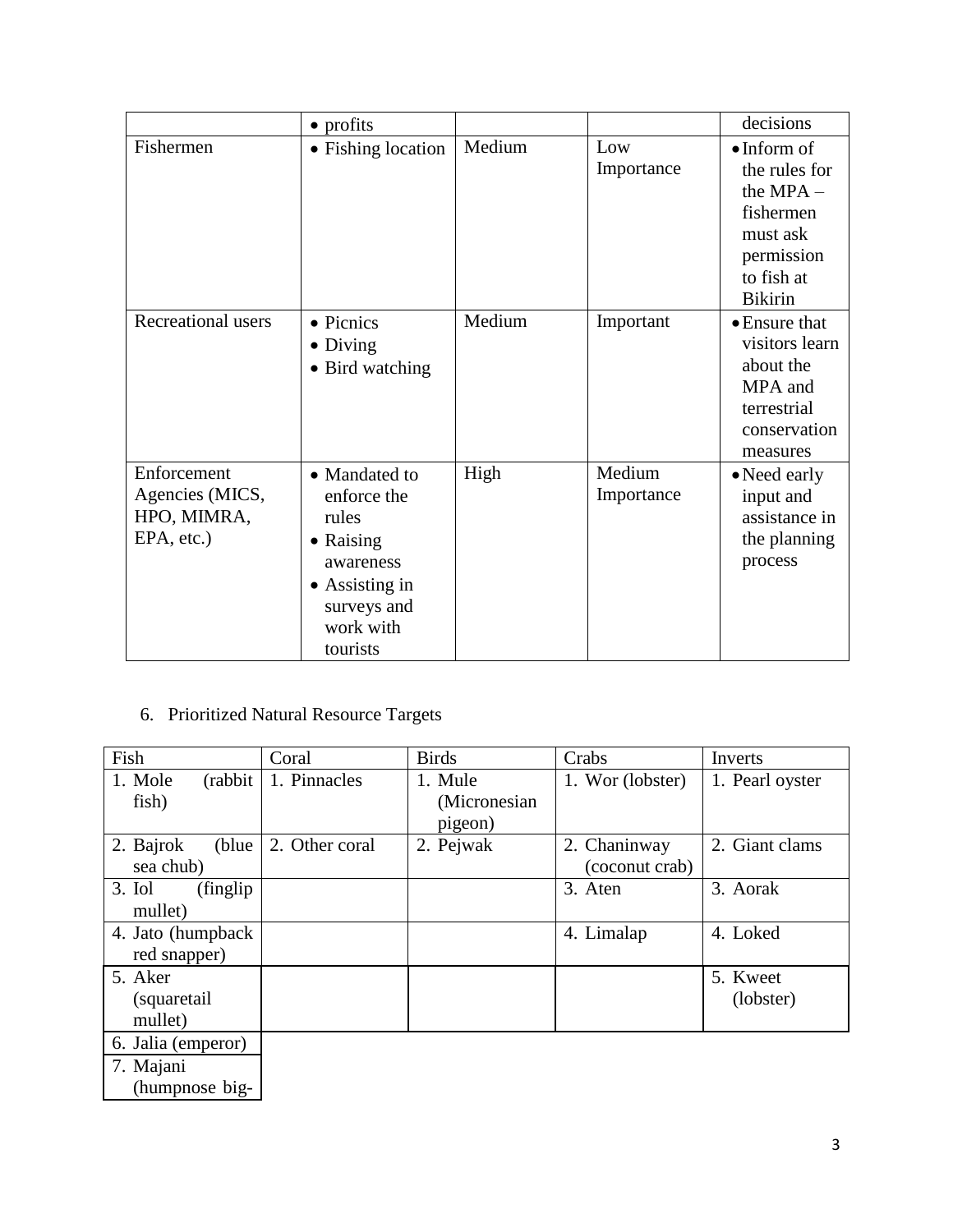| eye bream)                                  |  |
|---------------------------------------------|--|
| 8. Momo                                     |  |
| 9. Kuro (brown-                             |  |
| marble grouper                              |  |
| 10. Jo (goatfish)                           |  |
| 11. Dijin (orange-                          |  |
| striped emperor)                            |  |
| 12. Poniej                                  |  |
| (goatfish)                                  |  |
| Tiebedo<br>10.                              |  |
| (surgeon fish)                              |  |
| Kelimiij<br>11.                             |  |
| (surgeonfish)                               |  |
|                                             |  |
| $\overline{12}$ .<br>Jeblo                  |  |
| 13.<br>Ek<br>mooj                           |  |
| (parrotfish)                                |  |
| 14.<br>Kuor (big-                           |  |
| soldier<br>eye                              |  |
| fish)                                       |  |
| Emium<br>15.                                |  |
| (emperor)                                   |  |
| 16.<br>Ael                                  |  |
| (wahoo/barracu                              |  |
| da)                                         |  |
| $\overline{17}$ .<br>Kuban<br>(surgeonfish) |  |

6. Problems and Causes

| Problem             | Cause                           |  |  |
|---------------------|---------------------------------|--|--|
| 1. Decline of fish  | $\bullet$ Overfishing           |  |  |
|                     | • Destructive fishing           |  |  |
|                     | • Erosion (coral sedimentation) |  |  |
| 2. Decline of birds | • Hunting for food              |  |  |
|                     | • Clearing of land              |  |  |
|                     | • Capture for pets              |  |  |
|                     | • Recreational activities       |  |  |
| 3. Decline of crabs | • Overconsumption               |  |  |
|                     | • Clearing of land              |  |  |
| 4. Decline of clams | • Overconsumption               |  |  |
|                     | $\bullet$ Erosion               |  |  |
|                     | • Destructive Fishing           |  |  |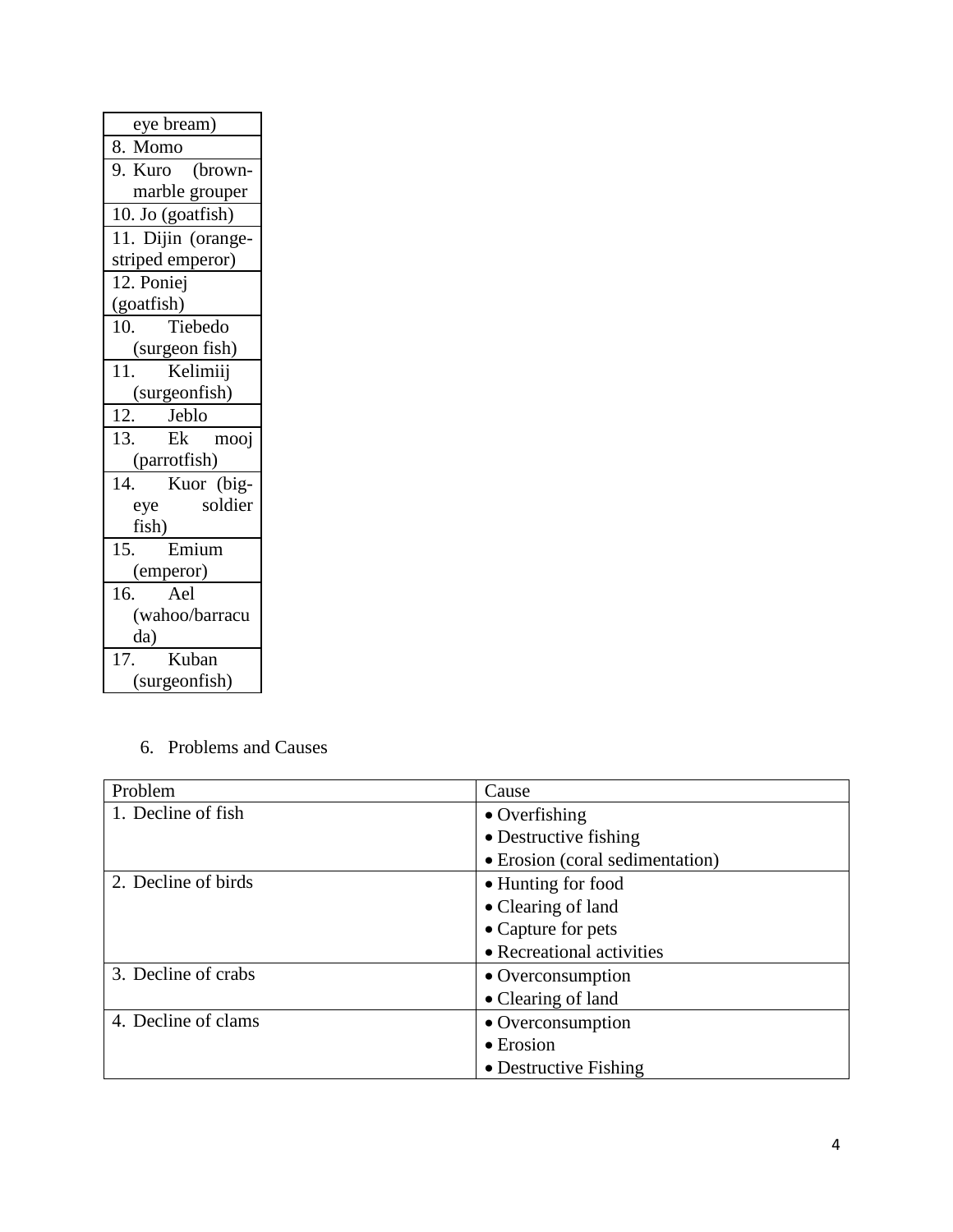| Threat           | Targets | Area | Intensity | Urgency | Total Score   Priority |   |
|------------------|---------|------|-----------|---------|------------------------|---|
| Decline of $ 17$ |         | 3    | 2         | റ       | 24                     |   |
| fish             |         |      |           |         |                        |   |
| Decline of $ 2$  |         | 2    | ◠         |         | Q                      | 3 |
| birds            |         |      |           |         |                        |   |
| Decline of $ 4$  |         | 2    |           |         | 9                      | 4 |
| crabs            |         |      |           |         |                        |   |
| Decline of $ 3$  |         | ◠    | ◠         |         | 10                     | ◠ |
| clams            |         |      |           |         |                        |   |

| Solutions                  | Short-term outcomes                                                                                                                                          | Long-term outcomes                                                                                                                                                                                                 |
|----------------------------|--------------------------------------------------------------------------------------------------------------------------------------------------------------|--------------------------------------------------------------------------------------------------------------------------------------------------------------------------------------------------------------------|
| Regulations and ordinances | • Identify needs for<br>regulations/ordinances<br>• Identify partner<br>organizations<br>• Marine protection initiated                                       | • Regulatory framework in<br>place with enforcement<br>measures for protected areas<br>• Strong partnership<br>established with relevant<br>agencies<br>• Resource users understand<br>and abide by rules and laws |
| Coastal management         | • Stop further decline of<br>resources<br>• Destructive activities<br>identified<br>• Determine baseline<br>populations<br>• Awareness programs<br>conducted | • Populations stabilized<br>• Habitats restored<br>• Monitoring program initiated<br>• Trainings completed<br>• The community and public<br>change their behavior based<br>on what they have learned               |
| Coastal replanting         | • Determine baseline<br>populations<br>• Develop funding strategy<br>• Conduct awareness programs<br>• Work with MIVA<br>• Complete trainings                | · Sustainable funding obtained<br>• Monitoring program initiated<br>• Trainings completed<br>• Increase in tourism<br>• The community and public<br>change their behavior based<br>on what they have learned       |

## 7. Threat Analysis

| Threat      | <b>Solutions</b> | <b>Outcomes</b>               |  |
|-------------|------------------|-------------------------------|--|
| Overfishing | Regulations      | • Regulatory framework in     |  |
|             |                  | place with enforcement        |  |
|             |                  | measures for protected areas  |  |
|             | Awareness        | • Knowledge of protected area |  |
|             |                  | and change in behavior        |  |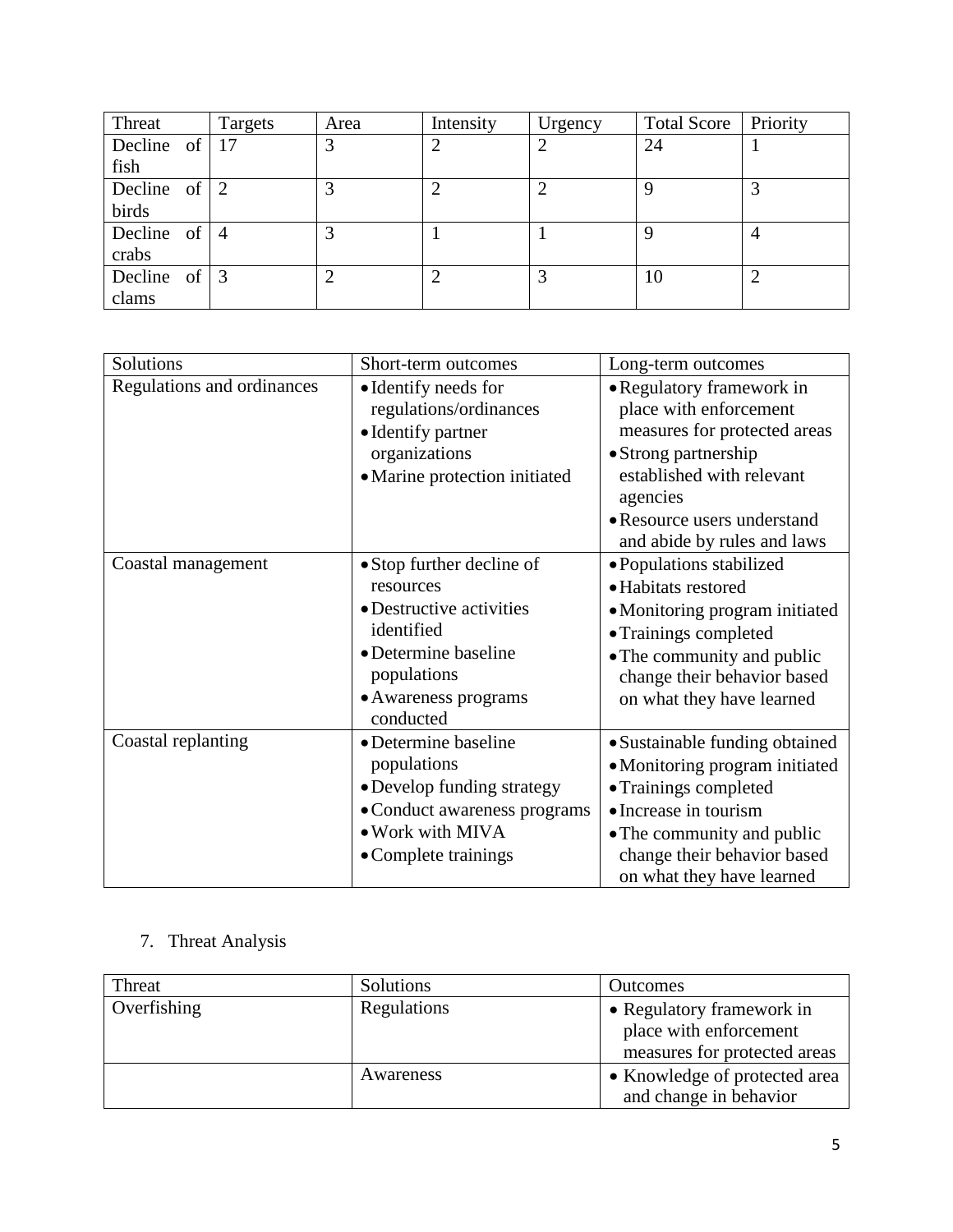| <b>Hunting</b> | Awareness          | • Knowledge and change in<br>behavior reduces hunting |
|----------------|--------------------|-------------------------------------------------------|
|                |                    | • Habitat restoration                                 |
| Erosion        | Coastal management | • Coastal management plan<br>endorsed and implemented |
|                | Replanting         | • Coastal habitat restored to                         |
|                |                    | prevent erosion                                       |

## 8. Objectives

| Objective                                                                               | <b>Management</b> actions                            | Who                               | Indicators                                                         |
|-----------------------------------------------------------------------------------------|------------------------------------------------------|-----------------------------------|--------------------------------------------------------------------|
| 1. By end of 2014(?)<br>Bikirin community and<br>stakeholders will have                 | 1. Community meetings                                | <b>ELEFA</b>                      | Number of<br>meetings held                                         |
| identified a process of<br>regulation with<br>enforcement measures                      | 2. Surveys                                           | MIMRA, HPO,<br>other              | Survey results                                                     |
| for mo and protected<br>areas.                                                          | 3. Draft Regulations                                 | ELEFA,<br><b>MALGOV</b>           | Regulations<br>completed and<br>enacted                            |
| 2. By 2015 Bikirin<br>community and<br>stakeholders will have<br>increased knowledge of | 1. Awareness campaigns                               | MALGOV,<br>ELEFA, CMAC            | Number of people<br>attending<br>awareness<br>campaigns/news       |
| regulations and<br>enforcement measures                                                 | 2.Surveys                                            | CMI/LandGrant,<br>MIMRA, HPO,     | ads                                                                |
| by 20%.                                                                                 | 3.Consultations                                      | <b>MALGOV</b><br>**KUMIT          | Number of surveys                                                  |
|                                                                                         |                                                      | <b>BOBRAE</b><br>All stakeholders | Number of<br>consultations and<br>number of<br>attendees           |
| 3. By end of 2013 Bikirin<br>community and<br>stakeholders will have                    | 1. Coastal survey                                    | CMI/LandGrant,<br>MIMRA, HPO      | Survey results                                                     |
| endorsed and<br>implemented the<br>coastal management<br>plan to prevent erosion.       | 2. Meetings for<br>endorsement and<br>implementation | <b>ELEFA</b><br>stakeholders      | Number of<br>meetings,<br>completion and<br>endorsement of<br>plan |
| 4. By end of 2015 Bikirin<br>community and<br>stakeholders will                         | 1. Funding received                                  | <b>GEF Small Grants</b>           | Approval of grant<br>and receipt of<br>funding                     |